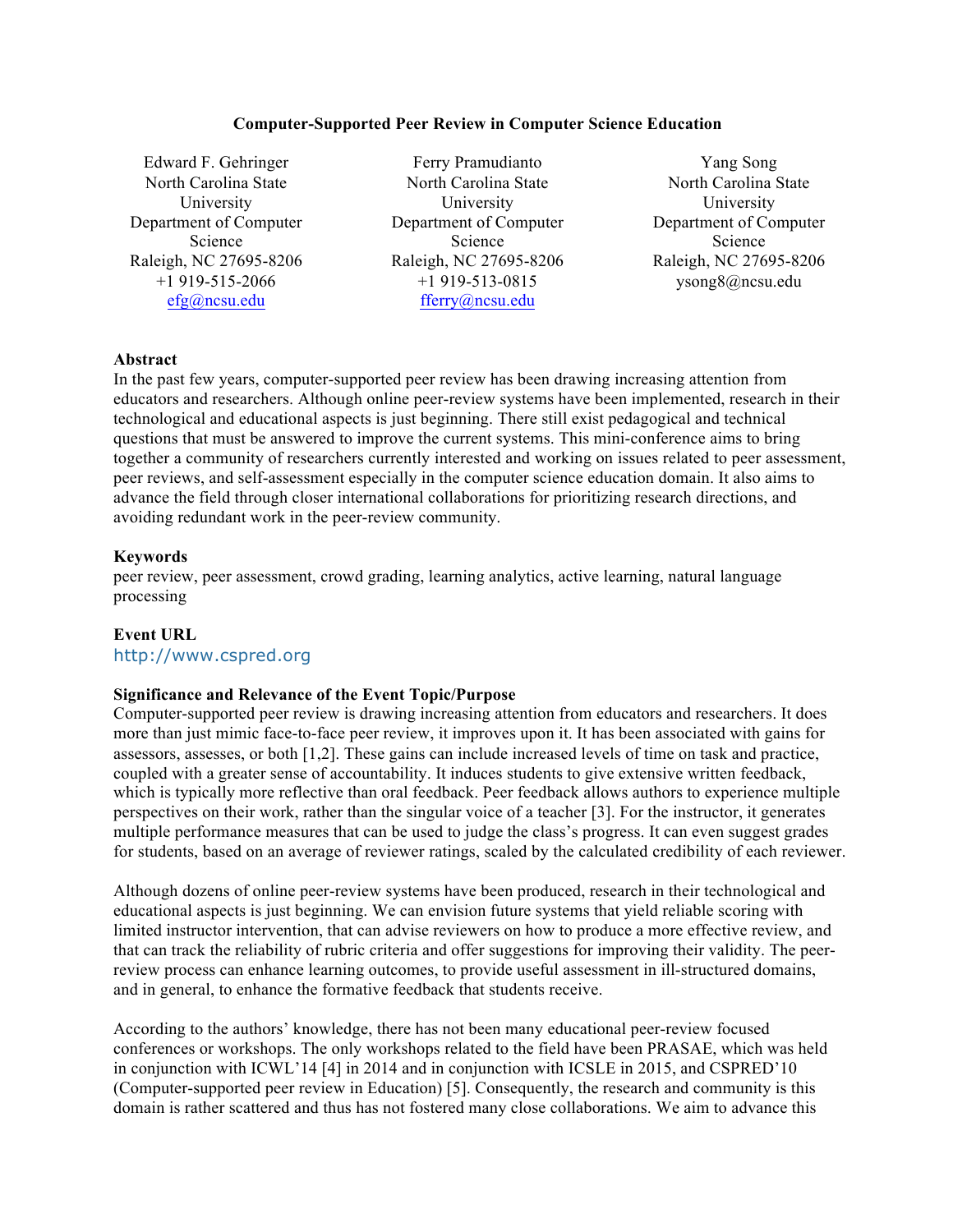research field by to bringing together a community of researchers currently interested and working on issues related to peer assessment, peer reviews, and self-assessment in the educational domain. We also would like to bring about closer international collaboration for research in order to avoid redundant work, and help the field to progress more rapidly.

The 2016 CSPRED workshop/mini-conference follows the previous CSPRED workshop held in conjunction with the Tenth International Conference on Intelligent Tutoring Systems (ITS 2010). The mini-conference drew about 30 participants with submissions in the form of full papers, short papers, and posters. Since then, the community of peer review researchers has grown, as evidenced by the respectable number of researchers who have been interested enough to join the program committee.

This mini-conference seeks answers to fundamental pedagogical questions such as, Does peer review allow instructors to share more responsibility with students? If so, instructors may find it easier to focus on individual students, but will nonetheless need to be kept abreast of the progress of others. How should students engaged in peer review be assessed as they study subject matter, and as they give and receive feedback? Is peer review an important practice in the student's chosen profession? If so, should the peerreview process employed in the classroom be adapted to the profession's norms, and how does this affect peer-review software? Does peer review yield information on learning processes that are concealed under traditional instruction?

Online peer review is notable for the sheer volume of feedback that it produces. After being used in untold thousands with millions of students, it has produced an extensive corpus of assessment information, which has rarely, if ever, been mined for what it can reveal about the peer-review process itself: What kind of/how extensive a rubric produces the largest volume of suggestions from reviewers? Do students behave differently when rating the artifacts presented to them than they do when ranking these artifacts? Can experience with thousands of rubrics be examined to discern fundamental principles of rubric design?

In addition, the workshop/mini-conference also seeks answers to the practical questions such as What are the best approaches to improving the inter-rater reliability and the quality of the feedback? Can approaches other than calibration (cf. Calibrated Peer Review™) be used effectively to train reviewers and improve their motivation? How can these approaches be combined and applied in different environments? Last but not least, we also seek answers to the technological questions such as: How can we apply intelligent technology such as data mining, natural-language processing, and machine learning to improve feedback quality and learning gains? How far can we generalize peer review systems into a common ontology? How can peer-review data visualizations be presented to instructors and students?

### **Intended Audience**

As an inherently interdisciplinary topic, peer review stands to benefit from the perspectives of learning scientists, technologists, and instructors, as well as psychologists, anthropologists, statisticians, designers, and other interested parties. The workshop

calls for presentation of both early and mature research; technology demonstrations are also welcome.

#### **Expertise of the Organizers**

Edward F. Gehringer has published numerous papers on peer review and developed the Expertiza peerreview sytem. Ferry Pramudianto is a postdoctoral researcher working on peer review and peer assessment at North Carolina State University.

#### **Rough Agenda for the Event**

| 8:30 AM | Introduction                 |
|---------|------------------------------|
| 9:00 AM | Papers I (3 15-minute talks) |
| 9:45 AM | Papers I Discussion          |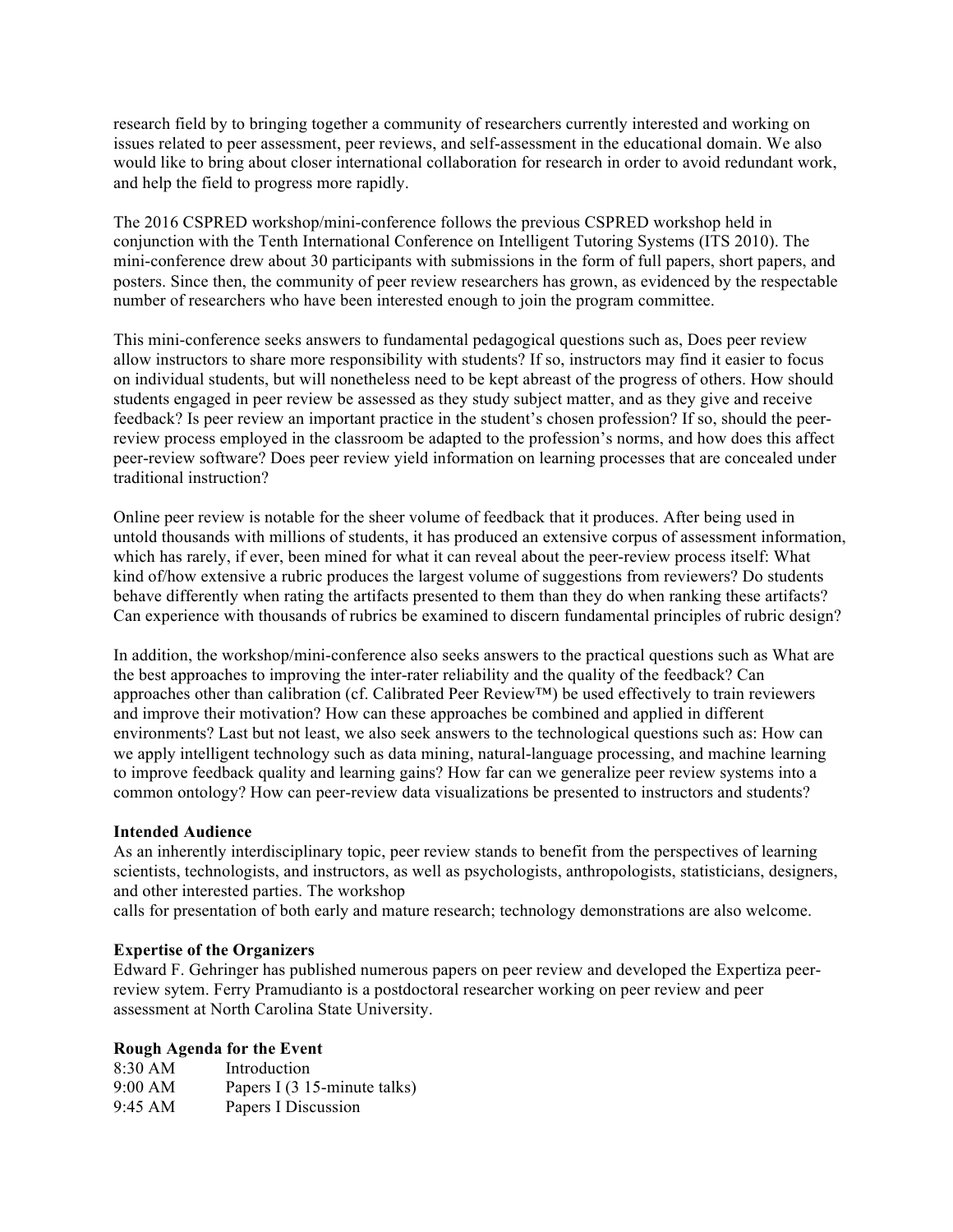| 10:00 AM          | <b>Break</b>                       |
|-------------------|------------------------------------|
| $10:30$ AM        | Papers II (4 15- minute talks)     |
| 11:30 AM          | Papers II & General Discussion     |
| 12:00 PM          | <b>LUNCH</b>                       |
| 1:30 PM           | Papers III (3 10- minute talks)    |
| 2:00 PM           | Papers III Discussion              |
| $2:15 \text{ PM}$ | Papers IV (3 10-minute talks)      |
| $2:45$ PM         | Papers IV Discussion               |
| $3:00$ PM         | Break & Poster setup               |
| 3:30 PM           | Posters                            |
| 4:30 PM           | Future of our community discussion |
| $5:00$ PM         | End                                |

# **Types of submissions**

Papers (8 pages, ACM format) and posters (2 pages, ACM format)

## **Topics for submissions**

Topics of interest to the workshop/mini-conference include, but are not limited to:

- Data mining of peer-review artifacts, including numeric ratings, free-form comments, and system logs
- Intelligent and adaptive support for students giving and receiving reviews, and for instructors of courses that involve peer review
- Assessment and student modeling of peer reviewers and authors, with or without a domain model
- Scaling and porting: peer review with lots of learners, in cross-age, cross-cultural, or international settings, in
- MOOCs, in distance learning, in informal learning, over long durations
- User interfaces: eliciting quality student input, rerepresenting student input (e.g., organizing and summarizing reviews for authors), providing feedback, etc.
- Causal and correlational relationships of peer review phenomena with outcomes of interest, including learning of
- subject matter and of skills, metacognition, affect, motivation, professionalization, etc.
- Democratizing and decentralizing instruction through peer review technologies
- Improving instructor awareness of student needs during peer-review exercises
- Promoting acceptance of peer-review technology with students, educators and administrators
- Theoretical and empirical analysis of peer review processes
- Best practices, pre-requisites and desiderata for peer-review exercises, technology, and research methods
- Domain-specific issues in peer review, including peer review across the curriculum, for well-defined and ill-defined domains and problems

## **Program Committee**

- Edward F. Gehringer, North Carolina State University,
- USA (Co-Chair)
- Ferry Pramudianto, North Carolina State University, USA
- (Co-Chair)
- Yang Song, North Carolina State University, USA (Co-
- Chair)
- Luca de Alfaro, University of California Santa Cruz, USA
- Dmytro Babik, James Madison University, USA
- Eric Ford, Johns Hopkins University, USA